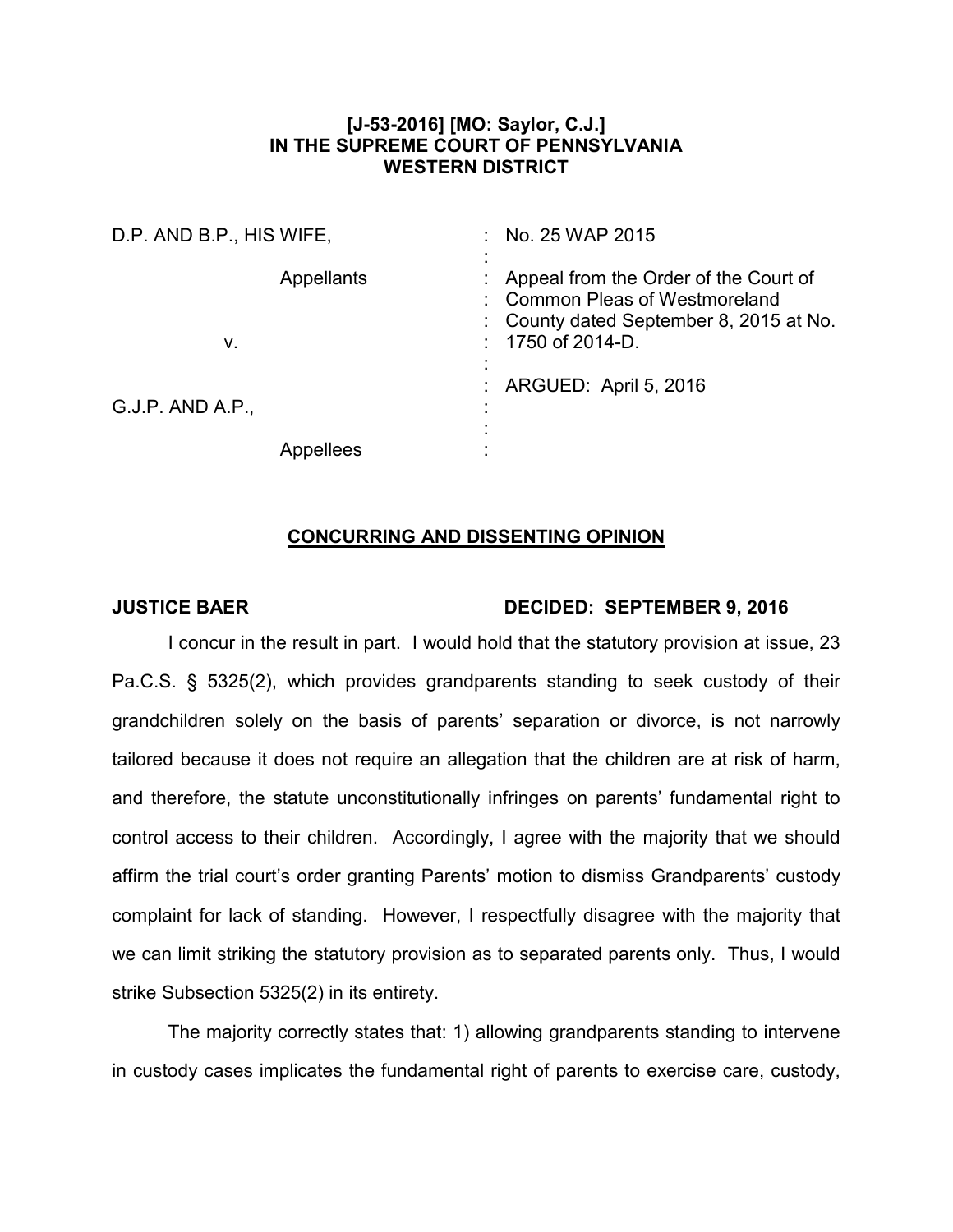and control over their children and therefore we review this challenge under a strict scrutiny standard; 2) the state has a compelling interest in protecting children; and 3) because we are dealing with a parent's fundamental right to limit access to her child, the state-granted standing to Grandparents, when parents are separated or divorced, must be narrowly tailored to advance the state's compelling interest in safeguarding youth to be constitutional. While I join the majority's proper pronouncement of the applicable law, I respectfully do not agree with the majority's application of the law to Subsection 5325(2).

1. Fundamental Right

To assess Parents' challenge to Subsection 5325(2) as unconstitutionally infringing on their due process rights, we must first determine what parental prerogative is being infringed by allowing grandparents standing to seek court-ordered custody. I agree with the majority that Subsection 5325(2) implicates parents' fundamental right to be free from litigation regarding their children, especially in light of the nature of child custody litigation and the negative effects it can have on children. See Maj. Op. at 15 (explaining that the strain caused by child custody litigation itself can be an infringement of a parent's rights). Therefore, allowing grandparents to come into court infringes on parents' fundamental rights to raise their children, and specifically, their right to keep their children out of court, including during the time prior to the court reaching the merits of the case. It is worthy of emphasis that throughout child custody proceedings, children may be required to participate in physical and mental examinations, be present for home evaluations, provide in-court testimony, etc.

2. Compelling state interest

Because of the fundamental rights at issue, the next step in the analysis is to define the compelling state interest. It is beyond cavil that the state has a "longstanding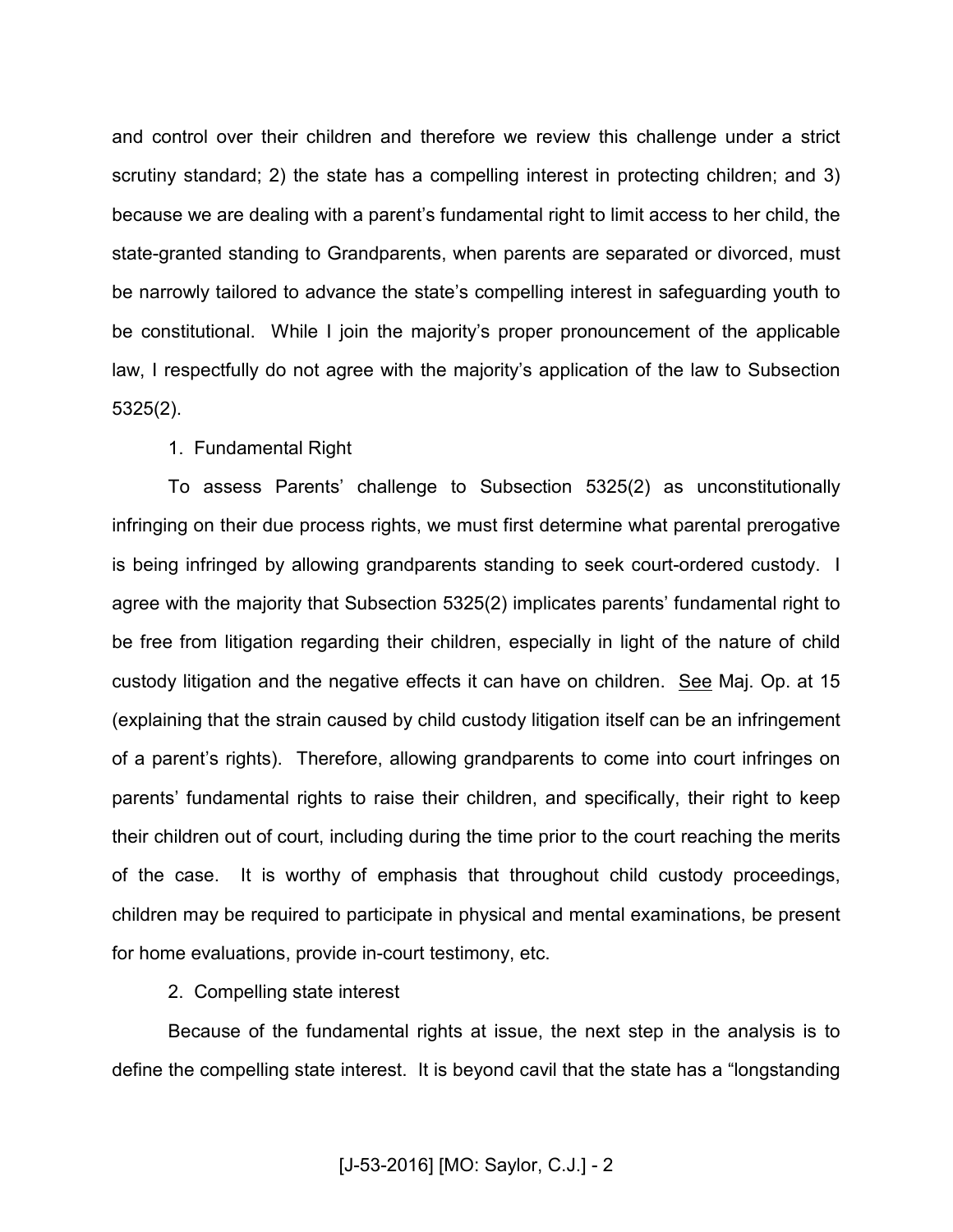interest in protecting the health and emotional welfare of children." Hiller v. Fausey, 904 A.2d 875, 886 (Pa. 2006). Of course, "protecting . . . children" implies there is something we are protecting them from. Thus, in my view, in order to conduct the last step of the analysis, which is to determine whether the statute is narrowly tailored, we must first define the specific harm to children against which the legislation seeks to protect.<sup>1</sup> To that point, we are not looking for whether children are at risk of *any* harm when their parents separate or divorce. Of course, separation and divorce place children at some risk. Rather, because Subsection 5325(2) provides grandparents standing to further a relationship with their grandchildren, the statutory provision seeks to redress harm to children as a result of the lack of such relationship.

3. Narrowly tailored

While Subsection 5325(2) may embody a fair policy decision, we nevertheless must determine whether the state's infringement on parents' rights is narrowly tailored to protect children from harm. As discussed above, the infringement at issue here is forcing parents to litigate and justify their custody decisions. The harm sought to be cured is any harm caused by parents limiting contact between grandchildren and children. Thus, for the statute to be narrowly tailored, it must ensure that grandparents may hail parents into court only when the grandparents allege they have been

**TELEVIS 1**<br><sup>1</sup> I acknowledge that requiring harm is a departure from our holding in Hiller: "[W]e conclude that requiring grandparents to demonstrate that the denial of visitation would result in harm in every [case where a grandparent seeks custody based on the fact that the parent is deceased] would set the bar too high . . . ." Hiller, 904 A.2d at 890. The facts of this case illustrate why requiring harm is not setting the bar too high, and in fact, is constitutionally required. Moreover, despite not explicitly requiring harm in Hiller, we went on to note that harm was "to some extent implicit in the [statutory provision at issue] because the statute is triggered only when a child has suffered the loss of a parent . . . [and] that the child's loss of an additional beneficial relationship will result in some degree of harm." Id. at 809 n.24.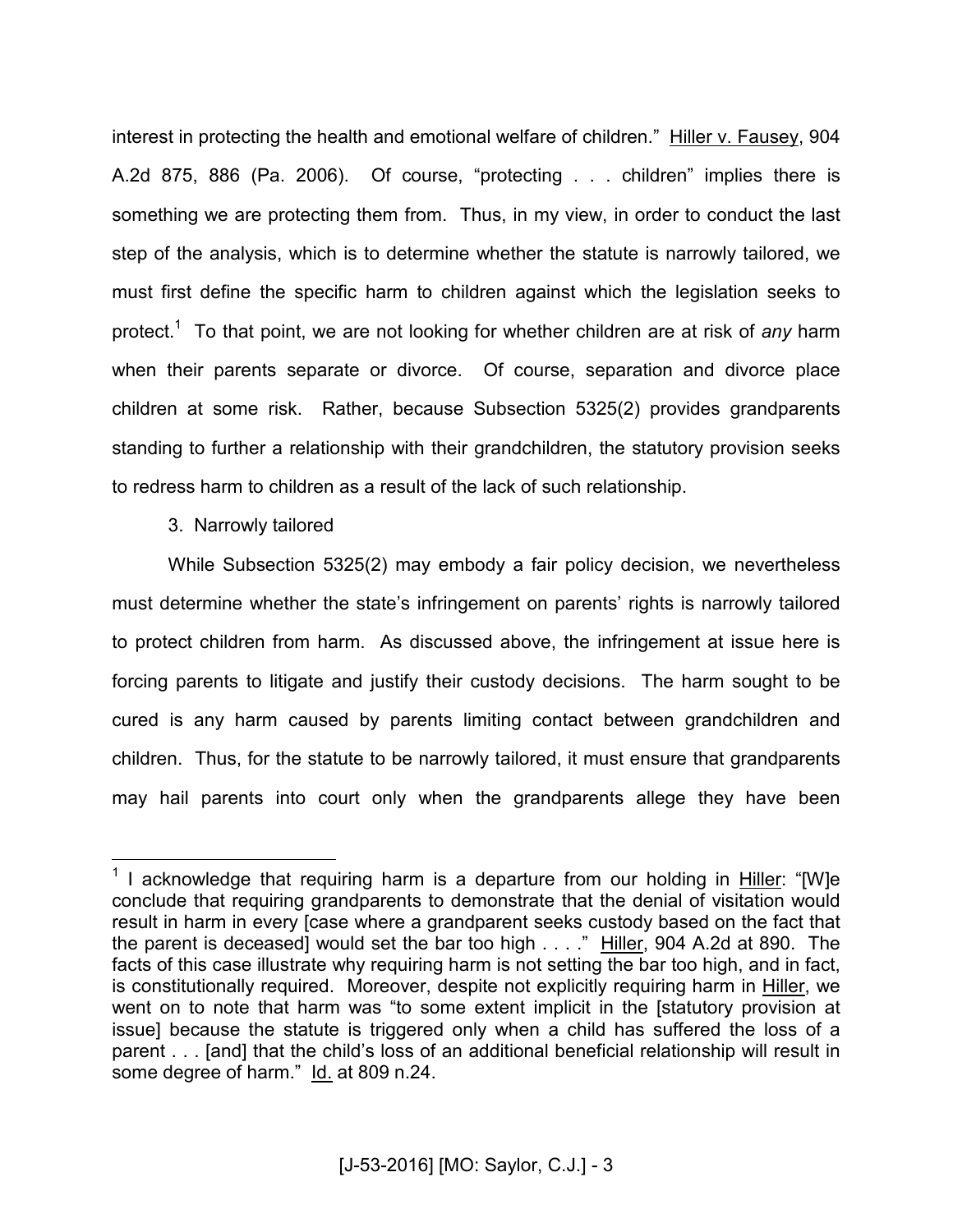precluded from seeing the children and that lack of relationship has caused or will cause the children harm.

I acknowledge that the legislature attempted to tailor the standing statute to situations where children might be particularly benefitted by grandparent relationships by limiting its application to children of separated or divorced parents. However, Subsection 5325(2) is not narrowly tailored to situations where the state's infringement on parents' rights is necessary because nowhere in the standing statute does it require grandparents to plead that they have been precluded from seeing their grandchildren and that such preclusion will harm the children. Instead, once grandparents have standing under Subsection 5325(2), the court must take into consideration three factors: 1) the amount of personal contact between the child and the grandparents prior to the filing of the action; 2) whether the award interferes with any parent-child relationship; and 3) whether the award is in the best interest of the child. 23 Pa.C.S.  $\S$  5328(c)(1). Directing a trial court merely to consider whether the custody award will interfere with a parent-child relationship is not the same thing as precluding such award unless it is necessary to protect the child. These factors do not require a showing of harm to the child before a court may order custodial time for grandparents.

In summary, I would conclude that Subsection 5325(2) is unconstitutional on its face because it is not narrowly tailored in that it allows for grandparents to force parents into court to litigate their custody decisions without pleading (and proving) the harm to the child necessary to justify infringement on a parent's fundamental right. Accordingly, I would strike 23 Pa.C.S. § 5325(2) in its entirety.<sup>2</sup>

**EXECUTE:**<br><sup>2</sup> I recognize that my ultimate conclusion is at odds with our decision in Schmehl v. Wegelin, 927 A.2d 183 (Pa. 2007), where we held that Subsection 5325(2)'s predecessor passed constitutional muster, albeit in response to an equal protection challenge as opposed to a substantive due process challenge. Like Justice Wecht, I agree that the majority avoids confronting this contention by purportedly distinguishing  $(continued...)$